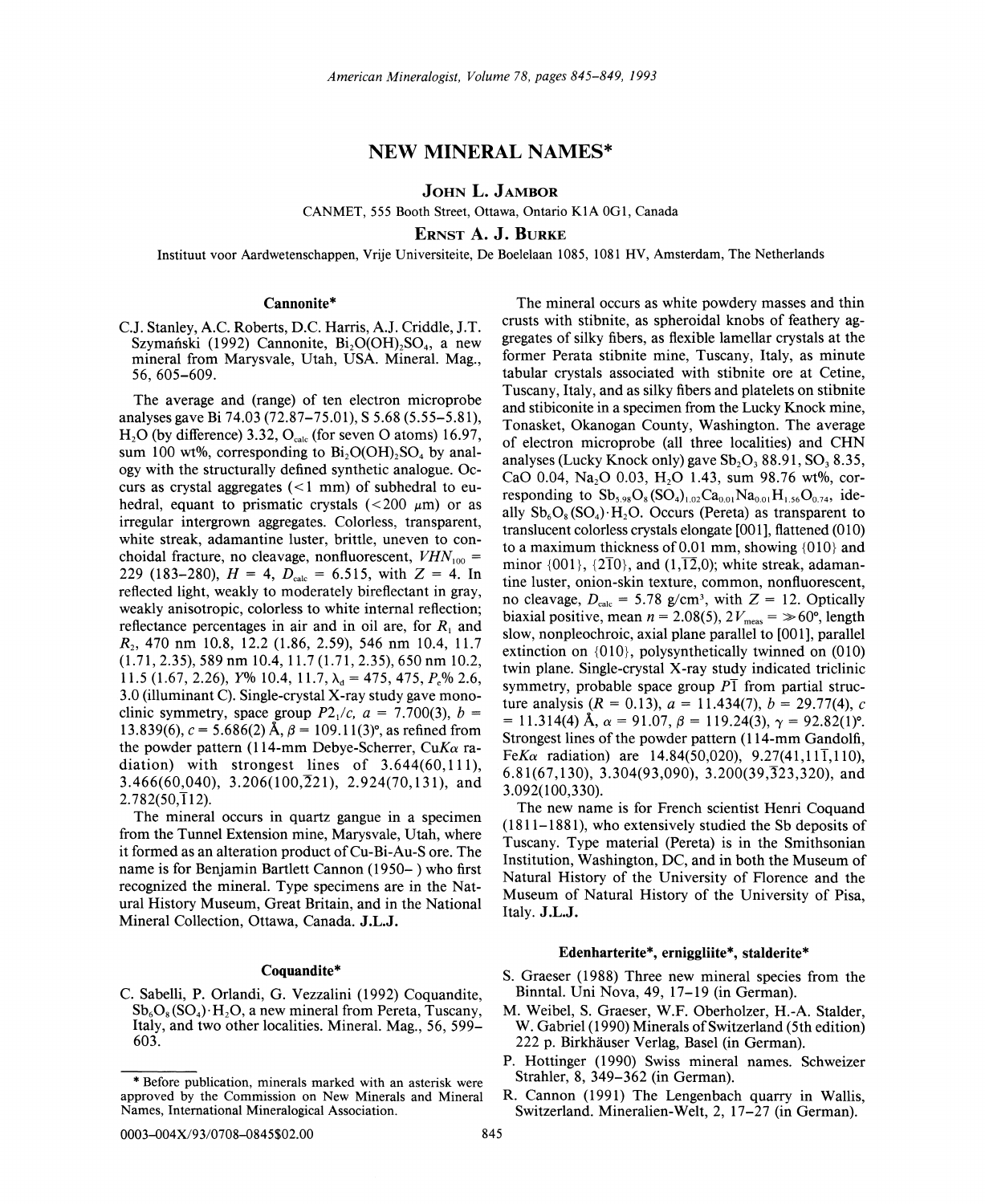- P. Hottinger (1991) Minerals named in honor of Swiss personalities. Schweizer Strahler, 9, 125-126 and 162- 170 (in French).
- W. Metz (1991) The minerals of the Lengenbach quarry. Mineralien-Welt, 2, 28-45 (in German).
- S. Graeser, H. Schwander (1992) Edenharterite (TIPb- $As<sub>3</sub>S<sub>6</sub>$ ): A new mineral from Lengenbach, Binntal (Switzerland). Eur. J. Mineral., 4, 1265-1270.
- S. Graeser, H. Schwander, R. Wulf, A. Edenharter (1992) Erniggliite (Tl,  $SnAs_2S_6$ ), a new mineral from Lengenbach, Binntal (Switzerland): Description and crystal structure determination based on data from synchrotron radiation. Schweiz. Mineral. Petrogr. Mitt., 72, 293-305.

The three thallium arsenic sulfosalts occur in dolomite in the higher level of a new quarry at Lengenbach (Binntal, Switzerland), where they are always closely associated with As-rich minerals (realgar, orpiment) and with various other thallium sulfosalts (hutchinsonite, hatchite, wallisite, lorandite, and Tl-bearing sartorite). Edenharterite is a rather common mineral in this assemblage, and stalderite and erniggliite are very rare.

### Edenharterite

Electron microprobe analysis (mean of 3) gave TI25.51, Pb 25.08, Sn 0.06, As 27.09, S 23.17, sum 100.97 wt%, corresponding to (based on 11 atoms)  $Tl_{1,03}Pb_{1,00}As_{2,99}S_{5,98}$ , ideally TIPbAs<sub>3</sub>S<sub>6</sub>. Occurs in multiple parallel intergrowths (up to 2 mm in diameter) of isometric crystals (about 0.1-0.2 mm) slightly elongate along c. Brown-black to black color, translucent dark red in thin fragments, characteristic raspberry red streak,  $H = 2\frac{1}{2} - 3$ ,  $VHN_{10} =$ 98 (95-101), uneven fracture,  $\{100\}$  cleavage,  $D_{\text{calc}} = 5.09$  $g/cm<sup>3</sup>$ , with  $Z = 16$ . In reflected light, gravish white with a particular blue tint, very weak anisotropy, with characteristic bright red internal reflections. Reflectance values in air (WTiC standard) are 480 nm 28.5-30.5%, 546 28.5-31.5, 589 27.0-28.5, 656 27.0-29.0. X-ray singlecrystal studies showed the mineral to be orthorhombic, space group *Fdd2*,  $a = 15.465(3)$ ,  $b = 47.507(8)$ ,  $c =$ 5.843(2) A. Strongest powder diffraction lines (33 given) are 3.801(100,191), 3.755(15,331), 3.389(22,1.11.1), 2.901(19,3.11.1), 2.767(43,4.12.0), 2.732(41,511), 2.656(24,3.13.1), and 1.7915(15,8.10.0).

The name is for Dr. Andreas Edenharter (University of Göttingen, Germany), who synthesized TIPbAs<sub>3</sub>S<sub>6</sub> in 1982. Location of the type specimen is not stated (presumably the Natural History Museum in Basel).

### Erniggliite

Electron microprobe analyses (mean of 3) gave Tl 47.91, Sn 13.55, As 17.01, S 22.20, sum 100.67 wt%, corresponding to (based on 11 atoms)  $Tl_{2.03}Sn_{0.99}As_{1.97}S_{6.01}$ , ideally  $Tl_2SnAs_2S_6$ , the first Tl-Sn mineral described. Occurs as rough-surfaced, euhedral, short  $(< 1$  mm) prismatic hexagonal crystals showing  $\{0001\}$ ,  $\{10\overline{1}0\}$ ,  $\{10\overline{1}1\}$ , and  ${01\overline{11}}$ . Steel gray to black-gray color, shiny black on fresh cleavage planes, opaque even in thin lamellae, reddish black streak,  $H = 2-3$ ,  $VHN_{10} = 47.7$  (46-49), micaceous {0001} cleavage, flexible cleavage lamellae,  $D_{\text{calc}}$  $= 5.24$  g/cm<sup>3</sup>, with  $Z = 1$ . In reflected light (only sections parallel to {0001} could be studied), grayish white without bireflectance or pleochroism, isotropic, no internal reflection. Reflectance values in air (WTiC standard) 470 nm 28.6%, 543 27.3, 587 26.9, 657 25.1. X-ray singlecrystal studies showed the mineral to be trigonal, space group  $\overline{P3}$ ,  $a = 6.680(3)$ ,  $c = 7.164(9)$  Å. Strongest powder diffraction lines (19 given) are 4.50(40,011), 3.343- (100,110), 3.060(50,102), 3.029(63,111), 2.679(48,201), 2.250(37,202), 1.930(36,030), and 1.866(38,212).

The name is for Ernst Niggli, professor emeritus in mineralogy and petrography at the University of Bern and president for many years of the Lengenbach Working Group. Location of type specimen material is not stated but is presumed to be the Natural History Museum in Basel.

## **Stalderite**

Ideal formula  $(Tl, Cu)(Zn, Fe, Hg)AsS<sub>3</sub>$ , isotypic with routhierite (TIHgAsS<sub>3</sub>). The mineral occurs as small  $\left($  < 1 mm) tetragonal crystals, prismatic with dominant {110} and  ${100}$  faces, and smaller  ${101}$  and  ${211}$ . Typical bluish gray tarnish. The name is for Hans-Anton Stalder, former curator of the Natural History Museum in Bern and professor of mineralogy in Bern, and secretary of the Lengenbach Working Group. Type specimens are at the Natural History Museum and at the Institute of Mineralogy, both in Basel. A full description is in preparation.

Discussion. The three minerals and their names were approved by the IMA Commission on New Minerals and Mineral Names in August 1987. According to the procedures of this commission (Nickel and Mandarino, *Am. Mineral.,* 72, 1031-1042, 1987), approved minerals should be published within two years. Postponement of publication invites unofficial reference to incompletely described new minerals, a practice that is evident here and that should be regretted. E.A.J.B.

### Fontanite\*

M. Deliens, P. Piret (1992) Fontanite, a uranyl and calcium hydrated carbonate, a new mineral species from Rabejac, Herault, France. Eur. J. Mineral., 4, 1271- 1274 (in French, English abstract).

Electron microprobe and CHN analyses  $(H<sub>2</sub>O)$  by difference) gave CaO 4.15, UO<sub>3</sub> 76.14, CO<sub>2</sub> 14.80, H<sub>2</sub>O 4.91, sum 100 wt%, corresponding to  $Ca_{0.85}(UO_2)_{3.08}(CO_3)_{3.89}$ . 3.15H<sub>2</sub>O, ideally Ca(UO<sub>2</sub>)<sub>3</sub>(CO<sub>3</sub>)<sub>4</sub> $\cdot$ 3H<sub>2</sub>O. Occurs as bright yellow radiating aggregates (to 4 mm diameter) of rectangular lath-shaped crystals, elongate [001], platy (010), showing {100} and {010}; crystals are up to  $1.2 \times 0.15$ x 0.05 mm. Vitreous luster, transparent, white streak, *H*  $= 3$ , cleavages {010}, {001}, and {100}; light green fluorescence under long-wave ultraviolet light,  $D_{\text{meas}} = 54.10$ ,  $D_{\text{calc}} = 4.19$  g/cm<sup>3</sup> with Z = 4. Optically biaxial negative,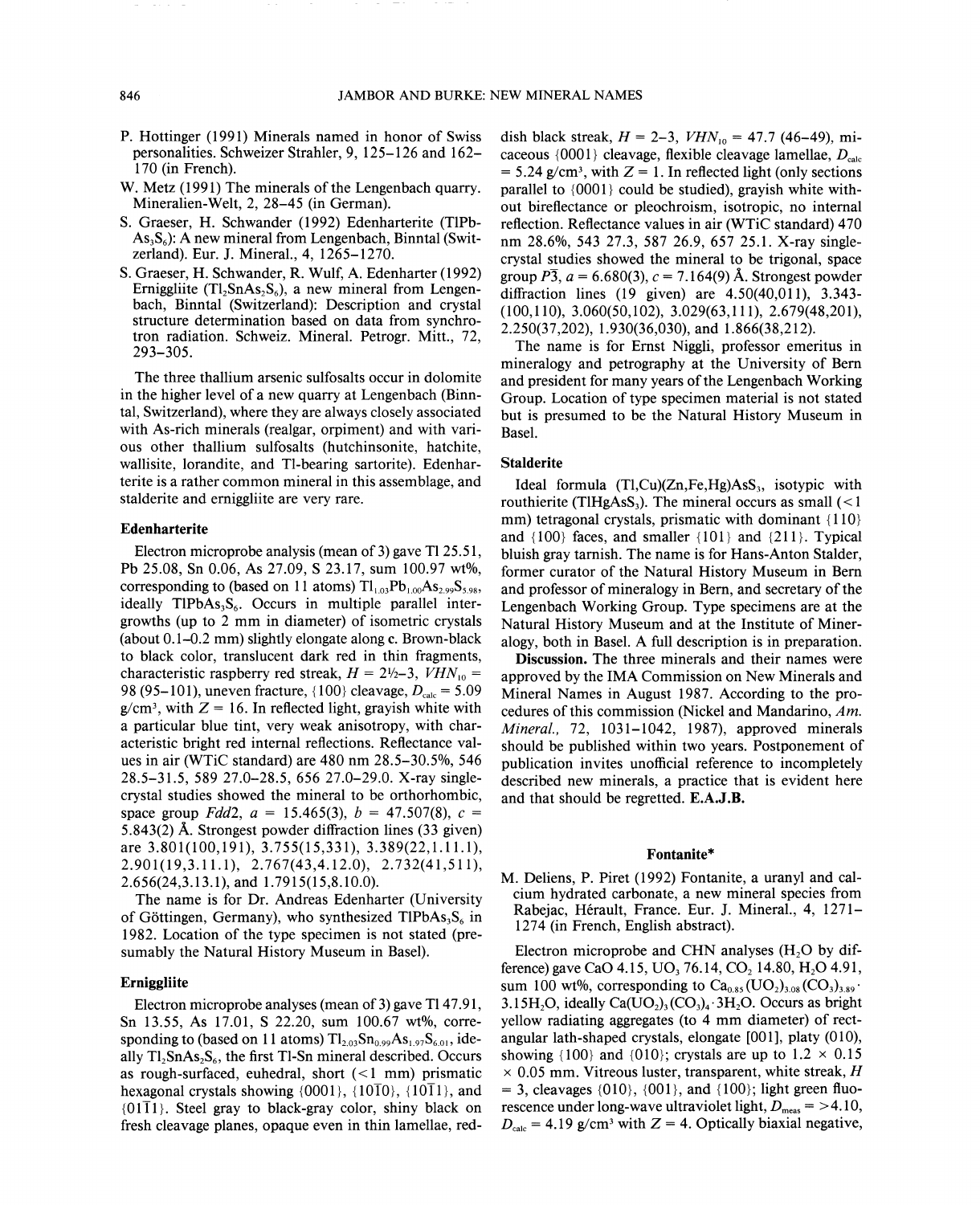$\alpha_{\text{calc}} = 1.603, \beta = 1.690(2), \gamma = 1.710(3), 2V_{\text{meas}} = 49(2)$ °, nonpleochroic, weak dispersion  $r > v$ ,  $X = b$ ,  $Y = a$ , Z  $= c$ . X-ray single-crystal study indicated orthorhombic symmetry, space group  $P2_1nm$ ,  $a = 15.337(3)$ ,  $b =$ 17.051(3),  $c = 6.931(2)$  Å. Strongest lines of the powder pattern (114-mm Debye-Scherrer, *CuKa* radiation) are 8.55(100,020), 6.94(50,210), 4.11(60,301), 3.723(60,321), 3.460(50,002), 3.211 (40,022), and 2.772(70,511).

The mineral occurs with billietite and uranophane in the oxidized zone of the Rabejac uranium deposit, 7 km south-southeast of Lodeve, Herault, France, in which the primary minerals are pitchblende, uraniferous carbon, and coffinite. The new name is for Dr. François Fontan, mineralogist at the University of Paul-Sabatier, Toulouse, France. Type material is in the Institut royal des Sciences naturelles de Belgique, Brussels, Belgium. J.L.J.

### Mummeite\*

S. Karup-M0eller, E. Mackovicky (1992) Mummeite-A new member of the pavonite homologous series from Alaska mine, Colorado. Neues Jahrb. Mineral. Mon., 555-576.

The mineral occurs as a gray aggregate of randomly intergrown, short columnar crystals  $(>1$  mm) among quartz crystals and with interstices filled by chalcopyrite. The columnar crystals ex solved into alternating lamellae that are oblique to crystal elongation; one set of lamellae consists of mummeite and the other of cuproplumbian mummeite, the latter etched more readily by  $HNO<sub>3</sub>$ . For the composite intergrowth,  $VHN_{50} = 203(17)$ ,  $D_{\text{calc}} = 6.79$ (mummeite) and  $6.80$  g/cm<sup>3</sup> (cuproplumbian mummeite), with  $Z = 2$ . In reflected light, light gray relative to chalcopyrite, barely perceptible bireflectance that is more conspicuous in oil, pronounced anisotropism in shades of gray, oblique extinction;  $R_{\text{max}}$  and  $R_{\text{min}}$  reflectances for the intergrowths are  $(470 \text{ nm})$   $47.5$ ,  $43.3$ ,  $(546)$ 47.0, 42.8, (589) 46.4, 42.5, and (650) 45.7, 42.2. Representative electron microprobe analyses for mummeite and coexisting cuproplumbian mummeite gave, respectively, Ag 11.69,10.81, Cu 2.22,4.32, Pb 12.10,14.40, Bi 56.04, 52.34, S 17.30, 16.99, sum 99.35, 99.84 *wt*%, corresponding to  $\mathbf{Ag}_{2.61}\text{Cu}_{0.84}\text{Pb}_{1.41}\text{Bi}_{6.46}\text{S}_{13}$  and  $Ag_{2.46}Cu_{1.67}Pb_{1.71}Bi_{6.14}S_{13}$ , ideally  $M_{11}S_{13}$  with *n*Cu for Bi, Cu for Ag, and 2Pb for  $Ag + Bi$  substitutions. Singlecrystal X-ray study of mummeite gave monoclinic symmetry, space group  $C2/m$  or  $Cm$ ,  $a = 13.47(1)$ ,  $b = 4.06(1)$ ,  $c = 21.63(1)$  Å,  $\beta = 92.9(1)$ °; for cuproplumbian mummeite  $a = 13.48(1)$ ,  $b = 4.06(1)$ ,  $c = 21.72(1)$  Å,  $\beta =$ 93.9(1)<sup>o</sup>. Strongest lines for a Gandolfi powder pattern of the intergrowth are  $3.53(50,205)$ ,  $3.43(50,11\overline{3})$ , 2.863(100,312),2.023(100,515,604,119), and 1.652-  $(40, 4.0.11, 227, 803)$ .

The new mineral, which represents the pavonite homologue  $N = 8$ , occurs at the Alaska mine, Ouray County, Colorado, with quartz, chalcopyrite, sphalerite, pyrite, ourayite,  $AgBiS<sub>2</sub>-PbS$  solid solution, heyrovskyite, and a disordered pavonite homologue with *N* about 11. The new name is for W. G. Mumme, CSIRO, Melbourne, Australia. Type material is in the Denver Museum of Natural History, Denver, Colorado, and in the Geological Museum, Copenhagen, Denmark.

Discussion. The new mineral was also described by Mumme for material from the Mike mine, San Juan County, Colorado *(Am. Mineral.,* 76, 669-670, 1991). J.L.J.

#### Weinebeneite\*

- F. Walter, W. Post!, J. Taucher (1990) Weinebeneite: Paragenesis and morphology of a new Ca-Be phosphate from a spodumene pegmatite deposit at Weinebene, Koralpe, Carinthia. Mitt. Abt. Mineral. Landesmuseum Joanneum, 58, 37-43 (in German, English abstract).
- F. Walter (1992) Weinebeneite, CaBe<sub>3</sub>(PO<sub>4</sub>)<sub>2</sub>(OH)<sub>2</sub>.4H<sub>2</sub>O, a new mineral species: Mineral data and crystal structure. Eur. J. Mineral., 4, 1275-1283.

Combined results of electron microprobe, atomic absorption, electron energy loss spectroscopy, and loss on ignition analyses gave BeO 21.1, CaO 15.5,  $P_2O_5$  39.2, H<sub>2</sub>O 25.5, sum 101.3 wt%, which (based on  $O = 14$ ) correspond to  $Ca_{0.99}Be_{3.02}P_{1.97}O_{7.88}(OH)_{2.11}.4H_{2}O$ , ideally  $CaBe<sub>3</sub>(PO<sub>4</sub>),(OH)<sub>2</sub>·4H<sub>2</sub>O$ . The weinebeneite formula is identical with the original formula for uralolite (Grigor' ev, 1964, *Zapiski Vses. Mineral. Obshch.,* 93, 156-162), but Dunn and Gaines *(Mineral. Record,* 9, 99-100, 1978) obtained  $Ca_3Be_4(PO_4)_3(OH)_3.5H_3O$  as the formula, which was confirmed on uralolite from the Weinebene pegmatite.

The mineral occurs as transparent to translucent, colorless, platy crystals up to  $0.1 \times 0.3 \times 0.5$  mm, also as xenomorphic rosettes up to 20 mm in diameter. White streak, vitreous luster,  $H = 3-4$ , brittle with a splintery fracture, no cleavage, nonfluorescent. Most crystals are platy on {001} and elongate [100]; dominant forms (point group *m)* are {001}, {001}, *{lID},* {110}, and {010}; rare forms are  $\{100\}$ ,  $\{\overline{1}00\}$ ,  $\{111\}$ ,  $\{\overline{1}11\}$ ,  $\{113\}$ , and  $\{\overline{1}13\}$ . No twinning.  $D_{\text{meas}} = 2.15(4)$ ,  $D_{\text{calc}} = 2.17$  g/cm<sup>3</sup>, with Z = 4. Optically biaxial positive,  $\alpha = 1.520(1)$ ,  $\beta = 1.520(1)$ ,  $\gamma = 1.530(1), 2V_{\text{meas}} < 10^{\circ}, Z:c = 42^{\circ}$  in acute angle  $\beta$ , nonpleochroic. Single-crystal X-ray structure study *(R =* 0.043) showed the mineral to be monoclinic, space group *Cc,*  $a = 11.897(2)$ ,  $b = 9.707(1)$ ,  $c = 9.633(1)$  Å,  $\beta =$ 95.76(1)<sup>o</sup>, *a:b:c* (calc.) = 1.2256:1:0.9924, *a:b:c* (meas. with optical two-circle reflection goniometer) =  $1.227:1$ : 0.994. Strongest powder diffraction lines (56 given) are 5.92(60,200), 5.74(42,111), 4.85(44,020), 4.33(49,021), 3.421(70,221), 2.959(60,400), 2.945(45,131), and  $2.5130(100,223)$ . The Gladstone-Dale relationship indicates superior compatibility:  $1 - (K_p/K_c) = -0.012$ . Weinebeneite is a framework beryllophosphate (the first reported one with three-membered rings) with  $Ca$  and  $H<sub>2</sub>O$ molecules in the cavities of the structure.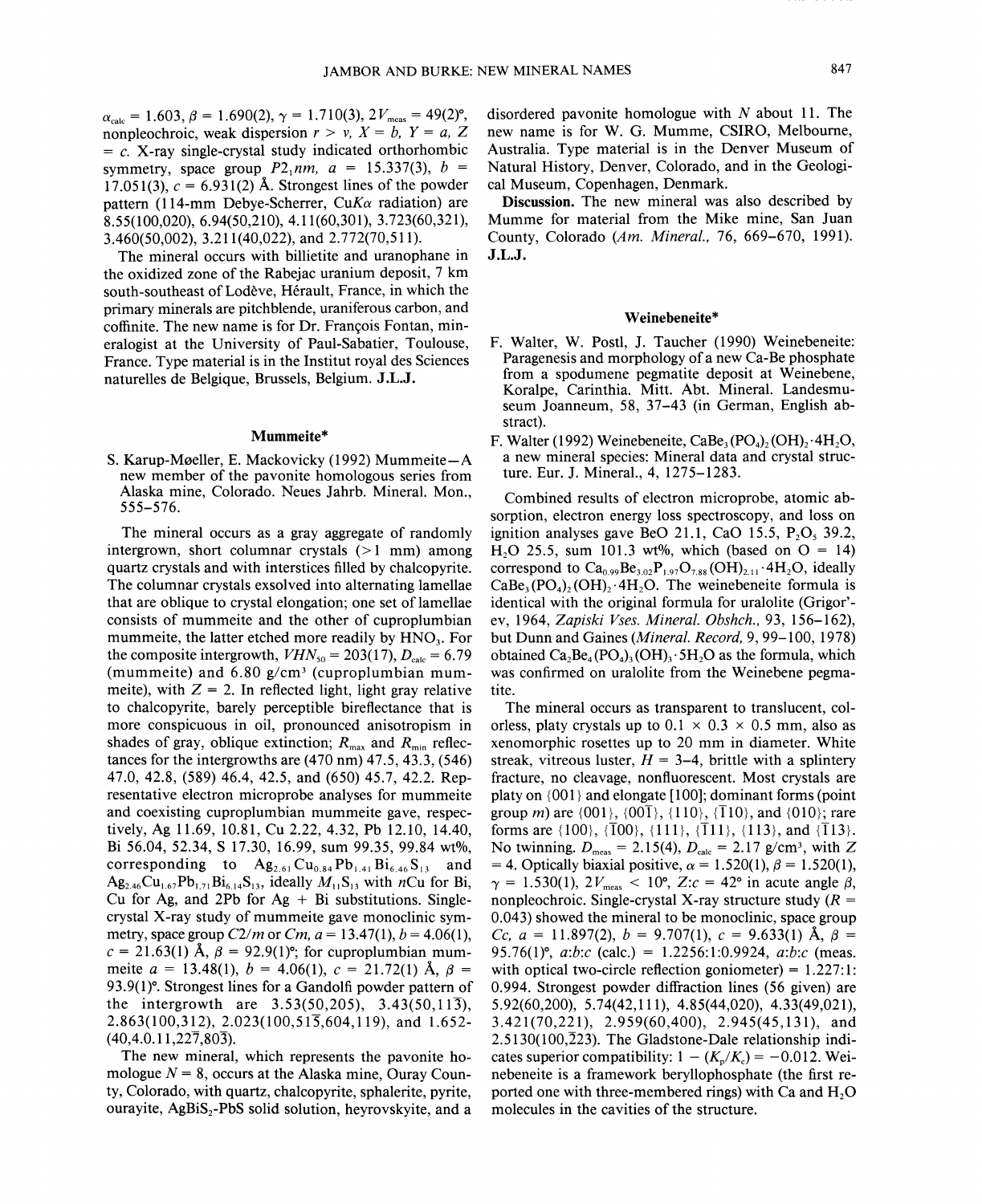| Name               | End-member                                                       | A site                           | <b>B</b> site                          |
|--------------------|------------------------------------------------------------------|----------------------------------|----------------------------------------|
| Wodginite          | $Mn_4Sn_4Ta_8O_{32}$                                             |                                  | ≤50% Ti<br>$\leq$ 25% Fe $^{3+}$       |
| Titanowodginite    | $Mn_4Ti_4Ta_8O_{32}$                                             | ≤50% Li<br>≤50% Fe <sup>2+</sup> | $>50\%$ Ti                             |
| Unnamed            | $Mn_4$ (Fe $3+$ Ta <sub>2</sub> )Ta <sub>8</sub> O <sub>32</sub> |                                  | $>$ 25% Fe <sup>3+</sup><br>$>$ 25% Ta |
| Ferrowodginite     | $Fe42+Sn4Ta8O32$                                                 |                                  | ≤50% Ti<br>≤25% Fe <sup>3+</sup>       |
| Unnamed<br>Unnamed | $Fe42+ Ti4 Ta8O32$<br>$Fe42+ (Fe3+ Ta2)Ta8O32$                   | $>$ 50% Fe <sup>2+</sup>         | >50% Ti<br>$>$ 25% Fe <sup>3+</sup>    |
| Lithiowodainite    | $Li4 Ta4 Ta8O32$                                                 | >50% Li                          | $( > 25\%$ Ta)<br>>50% Ta              |

TABLE 1. Classification of the wodginite group

Weine beneite occurs as a secondary mineral associated with fairfieldite, roscherite, and uralolite in small fractures in a spodumene pegmatite at Weinebene in the highgrade metamorphic rocks of the Koralpe, Carinthia, Austria. The name is for the locality. Type material is in the Landesmuseum Joanneum, Graz (Styria), in the Kärntner Landesmuseum, Klagenfurt (Carinthia), and in the Naturhistorisches Museum, Vienna.

Discussion. The mineral data should have been published before the paragenetic and morphological descriptions. E.A.J.B.

#### Wodginite group\*

T.S. Ercit, P. Cerny, F.C. Hawthorne (1992) The wodginite group. III. Classification and new species. Can. Mineral., 30, 633-638.

The minerals of the wodginite group are isostructural oxides (monoclinic, space group  $C2/c$ ,  $Z = 4$ ) with the general formula  $ABC_2O_8$ , where  $A = Mn^{2+}$ , Fe<sup>2+</sup>, Li,  $\square$ ;  $B = \text{Sn}^{4+}$ , Ti, Fe<sup>3+</sup>, Ta;  $C = \text{Ta}$ , Nb. The classification in Table 1 has been approved by the IMA.

Species names are to consist of the root "wodginite" modified by prefixes that reflect the A- and B-site compositions. The classification includes the approved new species names titanowodginite and ferrowodginite.

### Titanowodginite

Electron microprope analyses of a slightly zoned crystal gave, for the core and rim, respectively, MnO 9.0, 9.6, FeO 3.1, 2.5, Fe<sub>2</sub>O<sub>3</sub> 0.1, 0.5, TiO<sub>2</sub> 9.2, 8.0, SnO<sub>2</sub> 7.4, 8.3, Nb<sub>2</sub>O<sub>5</sub> 11.1, 11.1, Ta<sub>2</sub>O<sub>5</sub> 59.9, 60.3, sum 99.7, 100.3 wt%, the average corresponding to  $(Mn_{3.04}Fe_{0.89}^{2+} \Box_{0.07})_{24}$  (Ti<sub>2.49</sub>- $Sn_{1,21}Ta_{0,22}Fe_{0,08}^{3+}C_{24}(Ta_{6,06}Nb_{1,94})_{28}O_{32}$ , ideally MnTiTa<sub>2</sub>O<sub>8</sub>. Occurs as dark brown to black euhedral, bipyramidal {Ill} single crystals to 1 cm long and as irregular clusters of crystals; some crystals also have prominent  ${101}$  and {1OO}. Transparent to translucent, dark brown streak, brittle, irregular fracture,  $H = 5\frac{1}{2}$ , nonfluorescent, D<sub>meas</sub>  $= 6.86, D<sub>calc</sub> = 6.89$  g/cm<sup>3</sup>, with  $Z = 4$ ; penetration twins are typical, with {001} and {100} as the composition planes. Optically anisotropic, biaxial positive,  $n = > 2.0$ . Single-crystal X-ray study indicated monoclinic symmetry, space group  $C2/c$ ,  $a = 9.466(2)$ ,  $b = 11.431(1)$ ,  $c =$ 5.126(1)  $\AA$ ,  $\beta = 90.31(2)$ °. Strongest lines of the powde

pattern (diffractometer, Cu radiation) are 3.644(46,220), 2.976(100,221), 2.966(95,221), 2.495(36,041), and 1.715- $(23, 441)$ .

The mineral occurs with microlite and manganocolumbite in saccharoidal albite at the Tanco pegmatite, Bernic Lake, Manitoba. The new name alludes to the composition.

## Ferrowodginite

Electron microprobe analysis gave FeO 9.3, MnO 2.8,  $Fe<sub>2</sub>O<sub>3</sub> 1.9$ , TiO<sub>2</sub> 4.3, SnO<sub>2</sub> 10.1, Nb<sub>2</sub>O<sub>5</sub> 14.8, Ta<sub>2</sub>O<sub>5</sub> 56.3, sum 99.4 *wt*%, corresponding to  $(Fe_{3.04}^{2+}Mn_{0.93}\Box_{0.03})_{24}(Sn_{1.58}^{-})$  $Ti_{1.27}Fe_{0.55}^{3+}Ta_{0.60}z_4(Ta_{5.38}Nb_{2.62}z_{8}O_{32}$ , ideally Fe<sup>2+</sup>SnTa<sub>2</sub>O<sub>8</sub>. Occurs as dark brown to black, anhedral grains up to 0.3 mm. Dark brown streak, transparent to translucent, vitreous luster, brittle, irregular fracture,  $H = 5\frac{1}{2}$ , nonfluorescent,  $D_{\text{calc}} = 7.02$  g/cm<sup>3</sup> with  $Z = 4$ . Optically anisotropic,  $n = 2$ , polysynthetically twinned. Single-crystal X-ray study indicated monoclinic symmetry, space group *C2/c,*  $a = 9.415(7)$ ,  $b = 11.442(6)$ ,  $c = 5.103(4)$  Å,  $\beta =$ 90.8(1)<sup>o</sup>. Strongest lines of the powder pattern (114-mm Gandolfi, Cu radiation) are  $4.16(50, 11\overline{1}, 111)$ , 2.97(100,  $22\overline{1}$ ,221), 2.55(30,002), 2.493(40,041), and 1.455(30,62 $\overline{1}$ ,  $26\overline{2}$ ). The mineral occurs with tapiolite and native bismuth as inclusions in granular aggregates of cassiterite from a granitic pegmatite near Sukula, southwestern Finland. The new name alludes to the compostion.

Discussion. Type specimens of titanowodginite and ferrowodginite are in the Mineralogical Museum, University of Manitoba, Winnipeg, Manitoba (T. S. Ercit, personal communication, 1992). See also tantalowodginite (New Data). J.L.J.

### $Pd<sub>2</sub>(Sb, As)$

A.E. Izokh, O.N. Mayorova, Yu.G. Lavrentiev (1992) Minerals of the platinum metals in the Nomgon troctolite-anorthosite-gabbro intrusive massif (Mongolia). Russian Geol. Geophys., 33(1), 87-92.

Electron microprobe analyses of two grains gave Pd 68.66, 67.25, Pt 0.03, 0.09, Rh 0.01, 0.03, Ni-, 3.96, Sb 22.01,22.19, As 9.08,6.92, S not found, -, sum 99.79, 100.46 wt%, reported as Pd<sub>2</sub> (Sb,As). The mineral occurs as inclusions of unstated size in mertieite-II and as a cluster of crystals in bornite, also intergrown with isomertieite, sperrylite, and Pt minerals.

**Discussion.** The analyses correspond to  $Pd_{2,14}$ - $(Sb_{0.60}As_{0.40})$  and  $Pd_{2.30}Ni_{0.25}(Sb_{0.66}As_{0.34})$ . The mineral  $Pd_2(Sb, As)$  or  $Pd_2(Sb,Sn)$  has now been reported from several localities, but never with a complete description *(Am. Mineral.,* 77, p. 1307, 1992). J.L.J.

## New Data

#### Alumotantite

T.S. Ercit, F.C. Hawthorne, P. Cerny (1992) The crystal structure of alumotantite: Its relation to the structure of simpsonite and the  $(Al,Ga)(Ta,Nb)O<sub>4</sub>$  compounds. Can. Mineral., 30, 653-662.